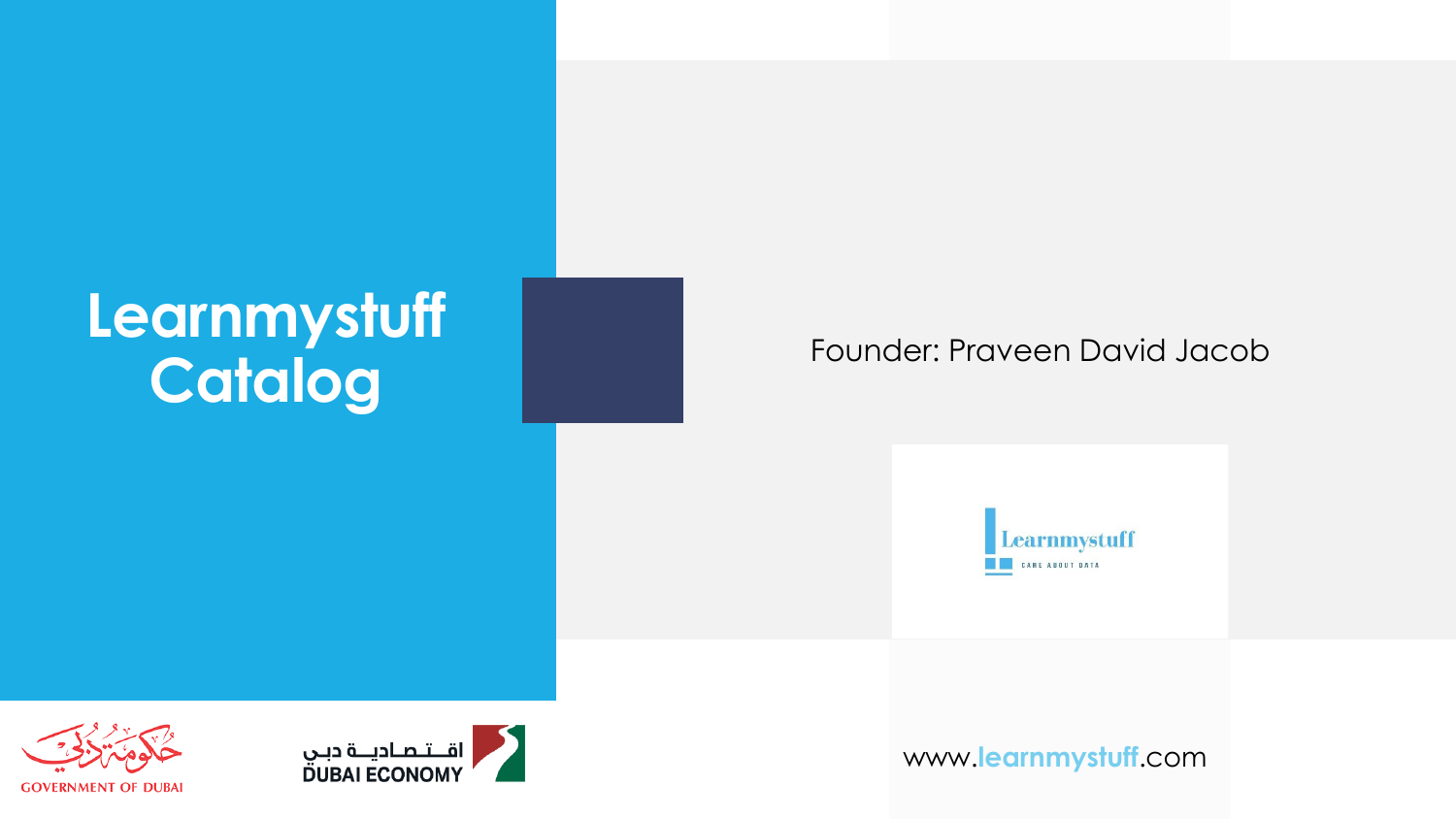### **About Learnmystuff**

This is a personal training initiative to share my valuable experience and knowledge working as a consultant in the field of Information Technology. My training programs @ **Learnmystuff** are in the domain areas of Database, Enterprise Applications, Data Analytics, IT Security, Cloud Computing and Project Management. This training involves Design, Develop, Integrate, Automate and Customize solutions especially in business functions related to Finance and Supply Chain.

I am an Information Technology Engineer by profession and posses a proven track record for the past 15 years in the U.A.E to implement and support projects within industries of Automobile, Healthcare, Real-Estate, Retail, Investment and Government Entities. At **Learnmystuff** I offer my personal training on products catered to those industries with Hands On practice and learning on how to utilize technologies in real time.

www.**learnmystuff**.com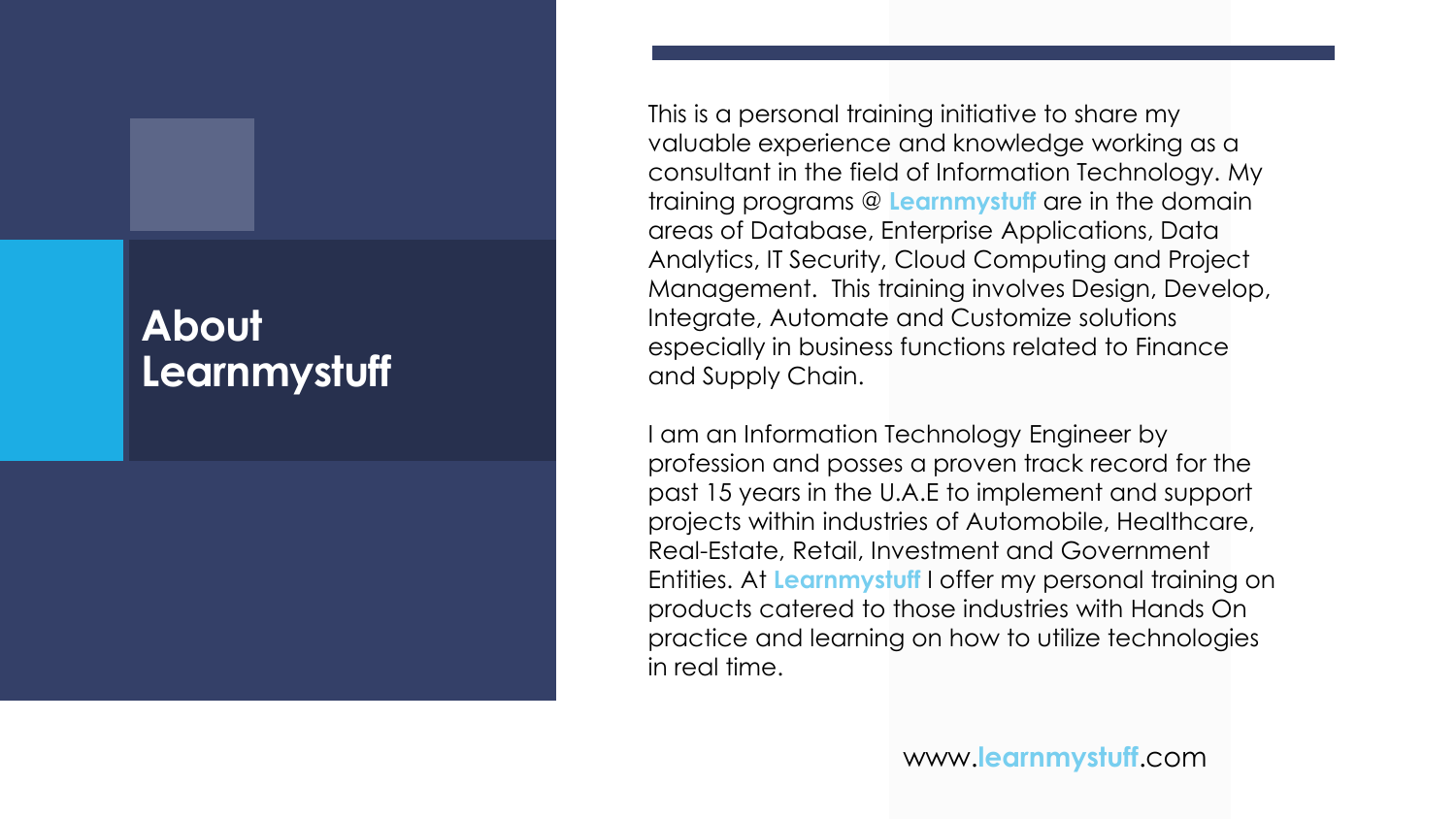# **Product Trainings**

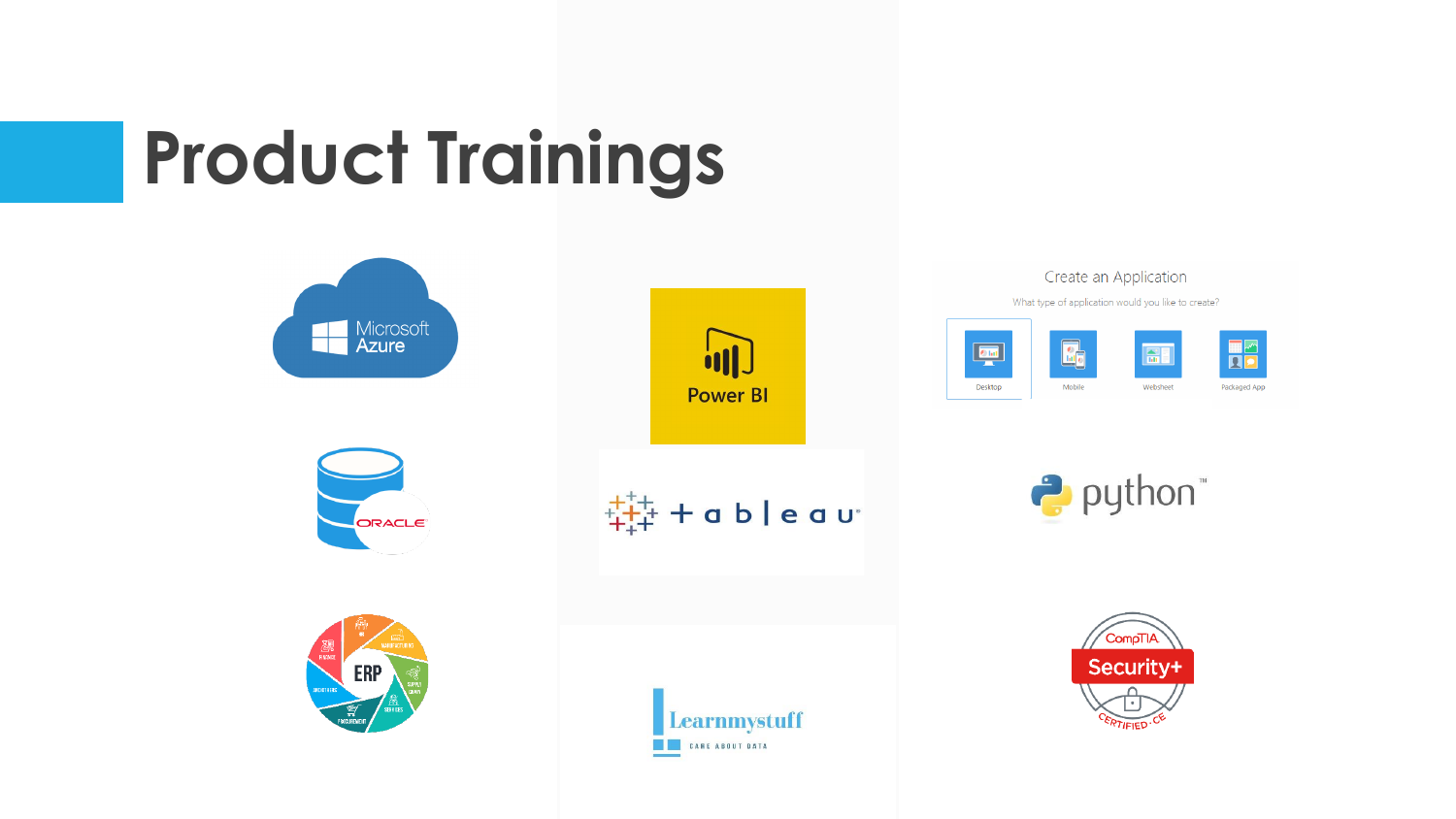# **Our Vision**

▪ Corporate / Individual Trainings

■ Freelance Contracts

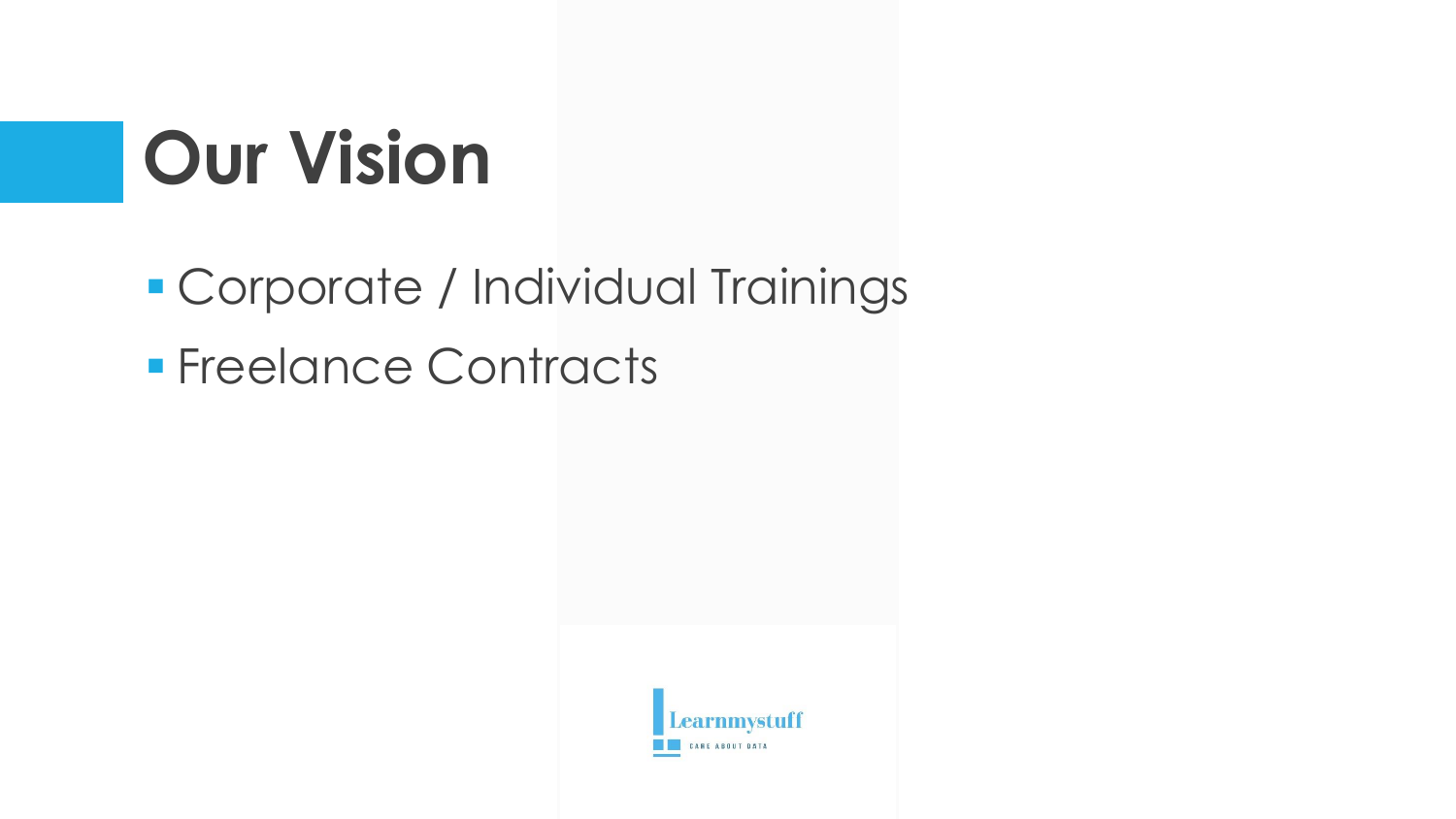

### **Oracle Database**

One of the market leading robust databases which you can learn by creating your own data structure, manage the information you value the most also provide the best storage and optimum performance .Oracle database is the first database designed for enterprise grid computing, the most flexible and cost affective way to manage information and applications .Learning database programming is the first step towards learning about Oracle Database.

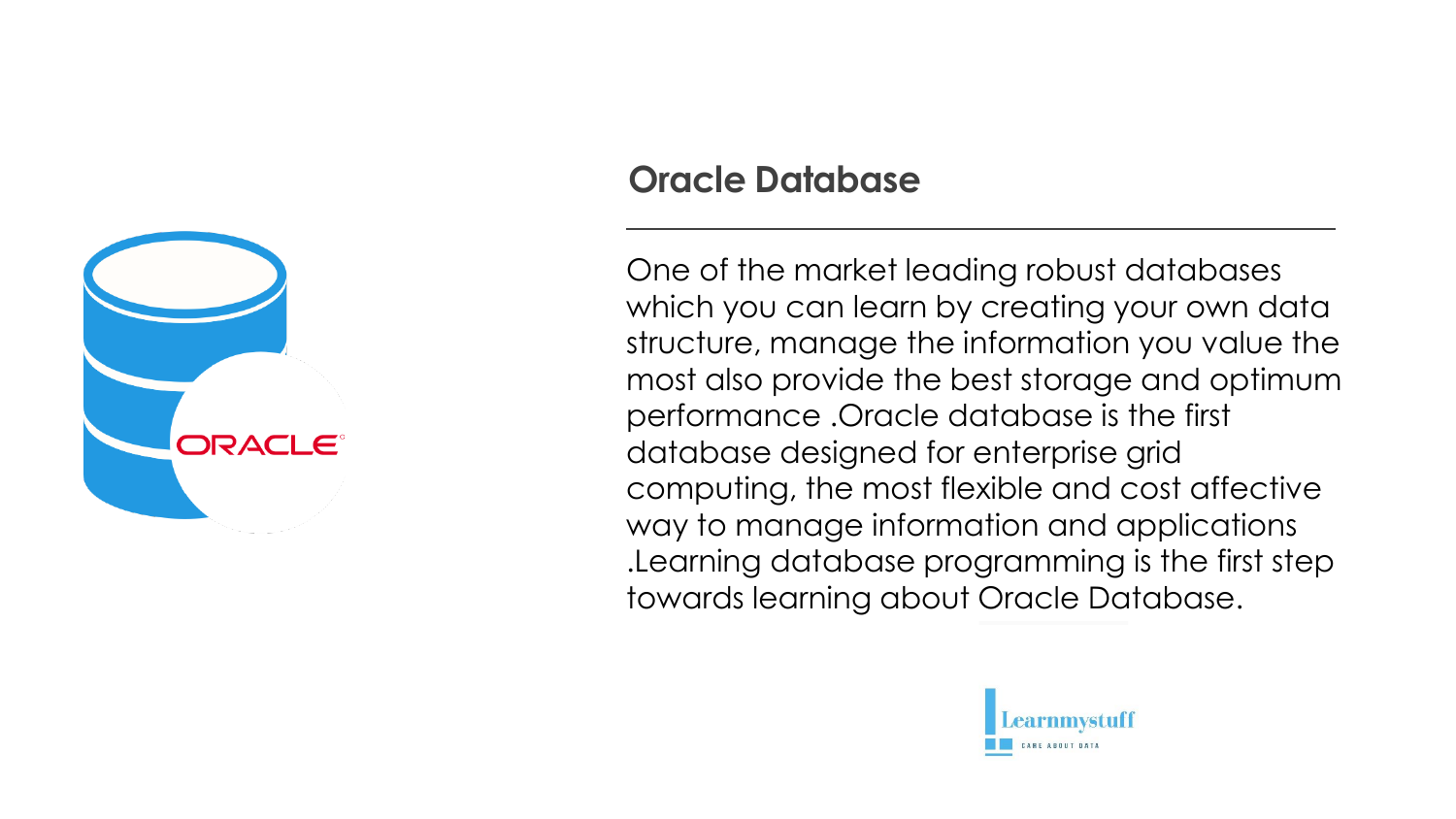### **Topics Oracle Database:**

- ✓ Getting Started with Database Administration
- ✓ Creating and configuring Oracle **Database**
- ✓ Starting up and shutting down Database
- ✓ Managing Processes
- ✓ Managing Memory
- ✓ Managing Users and Securing the Database
- ✓ Monitoring Database operations
- ✓ Managing Diagnostic Data
- ✓ Managing Control Files
- ✓ Managing the Redo Log Files
- ✓ Managing Archive Log Files
- ✓ Managing Tablespaces
- ✓ Managing Undo
- ✓ Rman Backup and Recovery

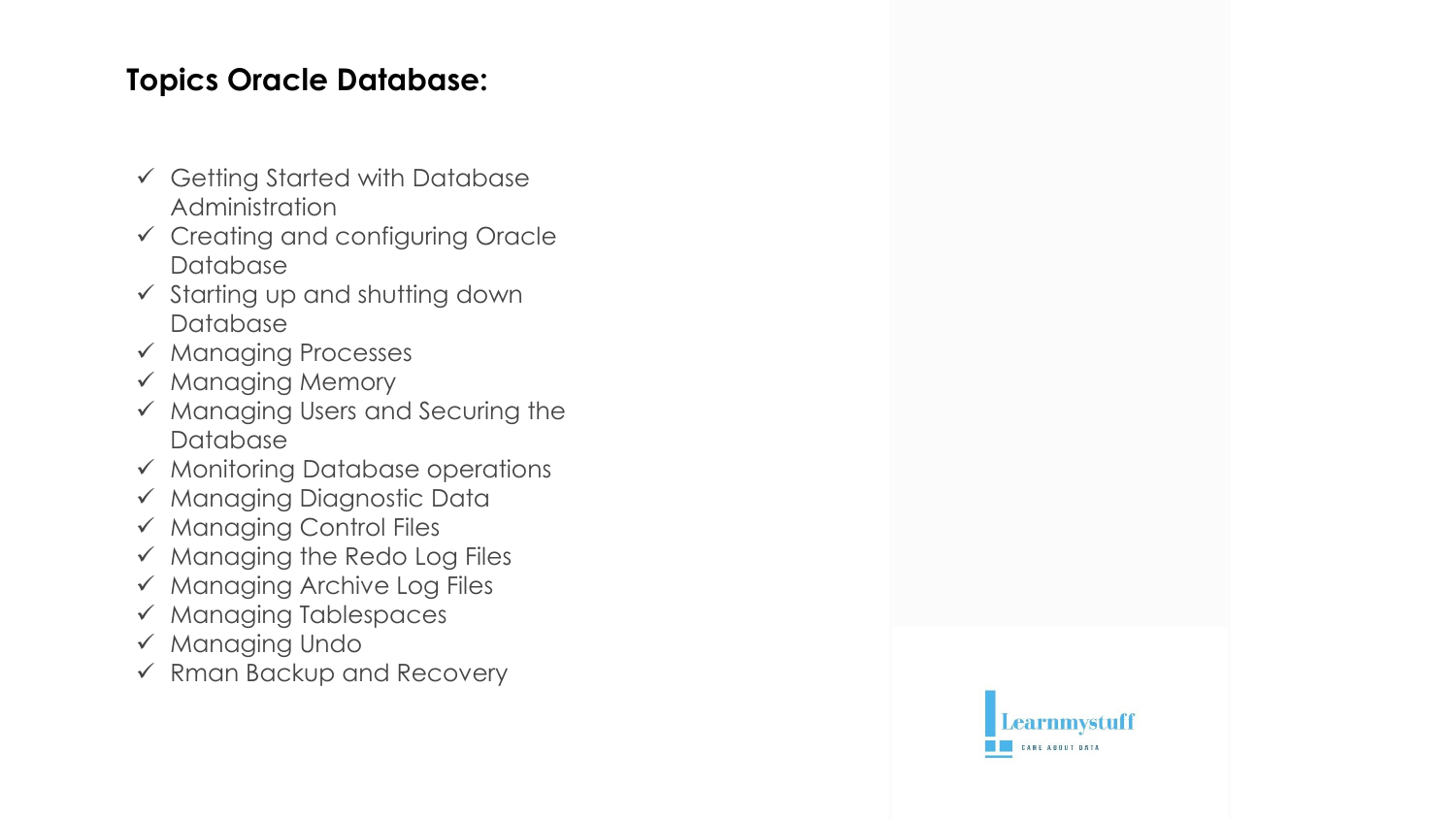

### **Oracle ERP**

Learn Oracle ERP by understanding core business functions and modules related to Finance, Human Resource, Supply Chain and other important modules which helps you in your daily functions at work. This is a business process management software that manages and integrates company's financials , supply chain , operations , reporting and human resource activities .In this platform we shall be focused and dedicated to learn the importance of Oracle Financials.

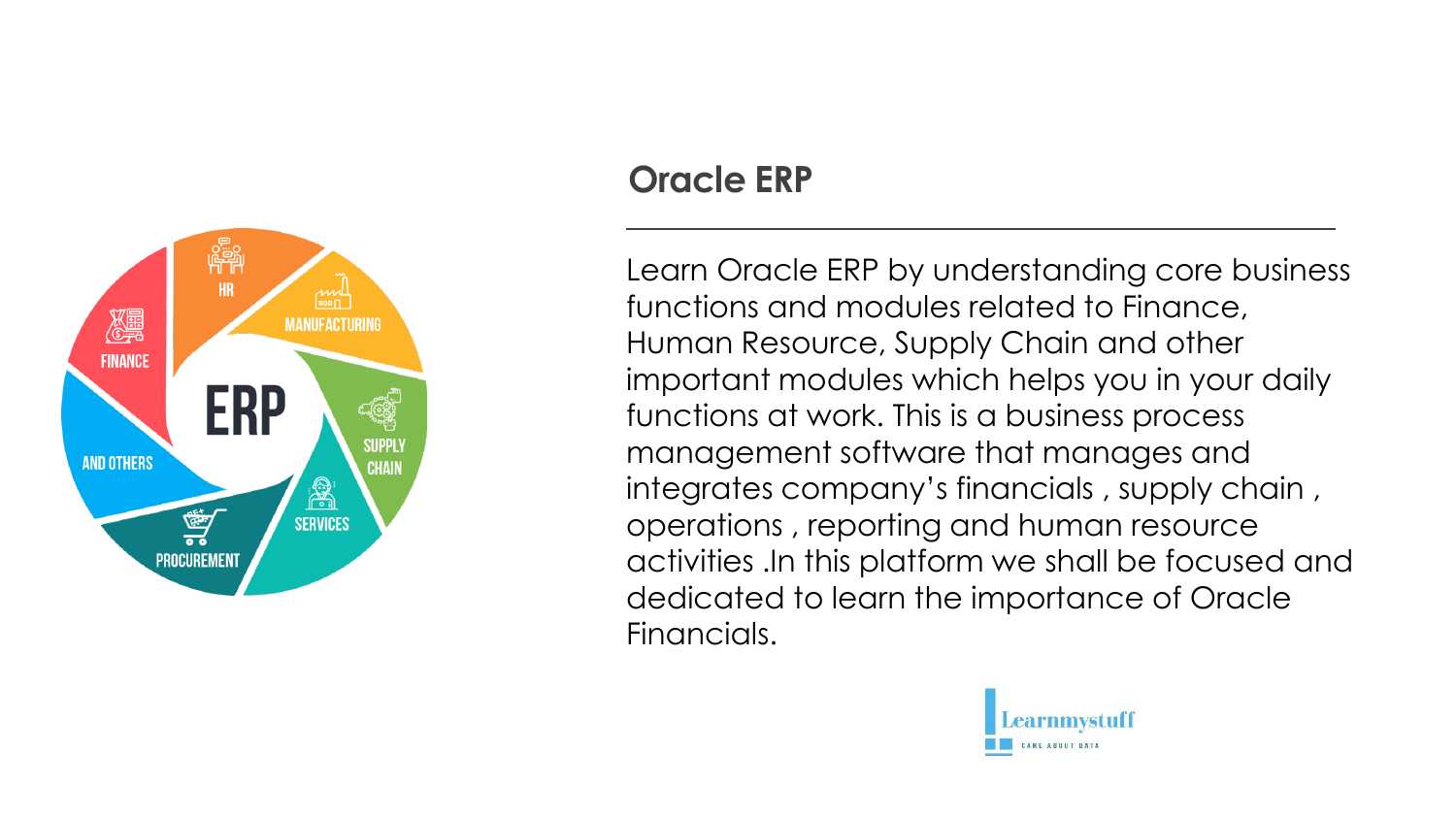### **Topics Oracle ERP:**

- ✓ Oracle General Ledger
- ✓ Oracle Accounts Payables
- ✓ Oracle Accounts Receivables
- ✓ Oracle Fixed Assets
- ✓ Oracle, I Expense
- ✓ Oracle Cash Management
- ✓ Oracle Budgeting

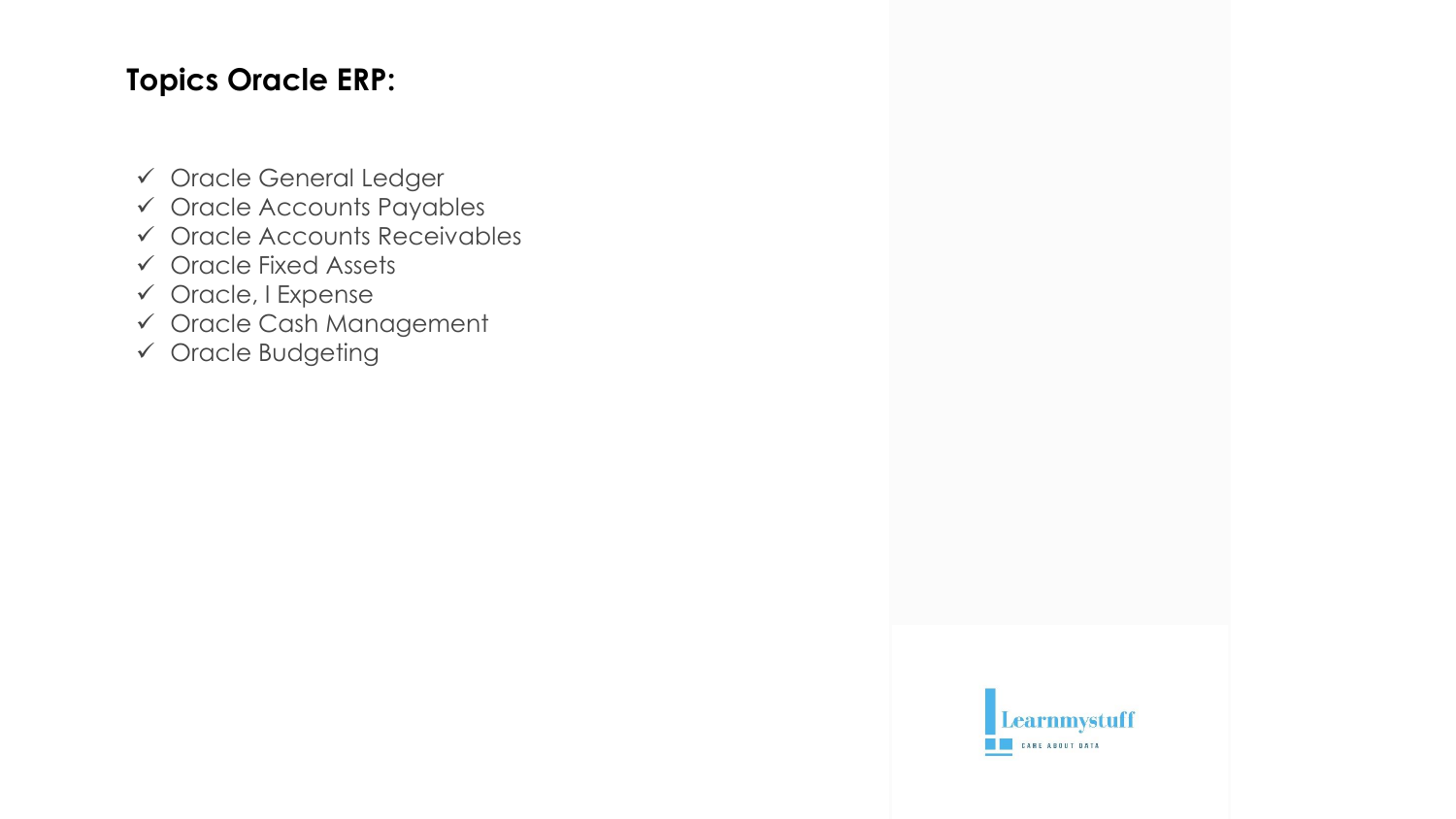

### **Application Development**

Create user friendly interfaces and applications to meet your business needs and requirements also manage its usability by maintaining and keep track of data. In this training you shall be learning how to develop and create oracle applications using **Oracle Forms and Reports** 11g for on premise versions or **Oracle Apex** for cloud version along with learning to built extensive Reports using Oracle BI publisher. Learning to built data entry screens that can be extensively used for many purposes

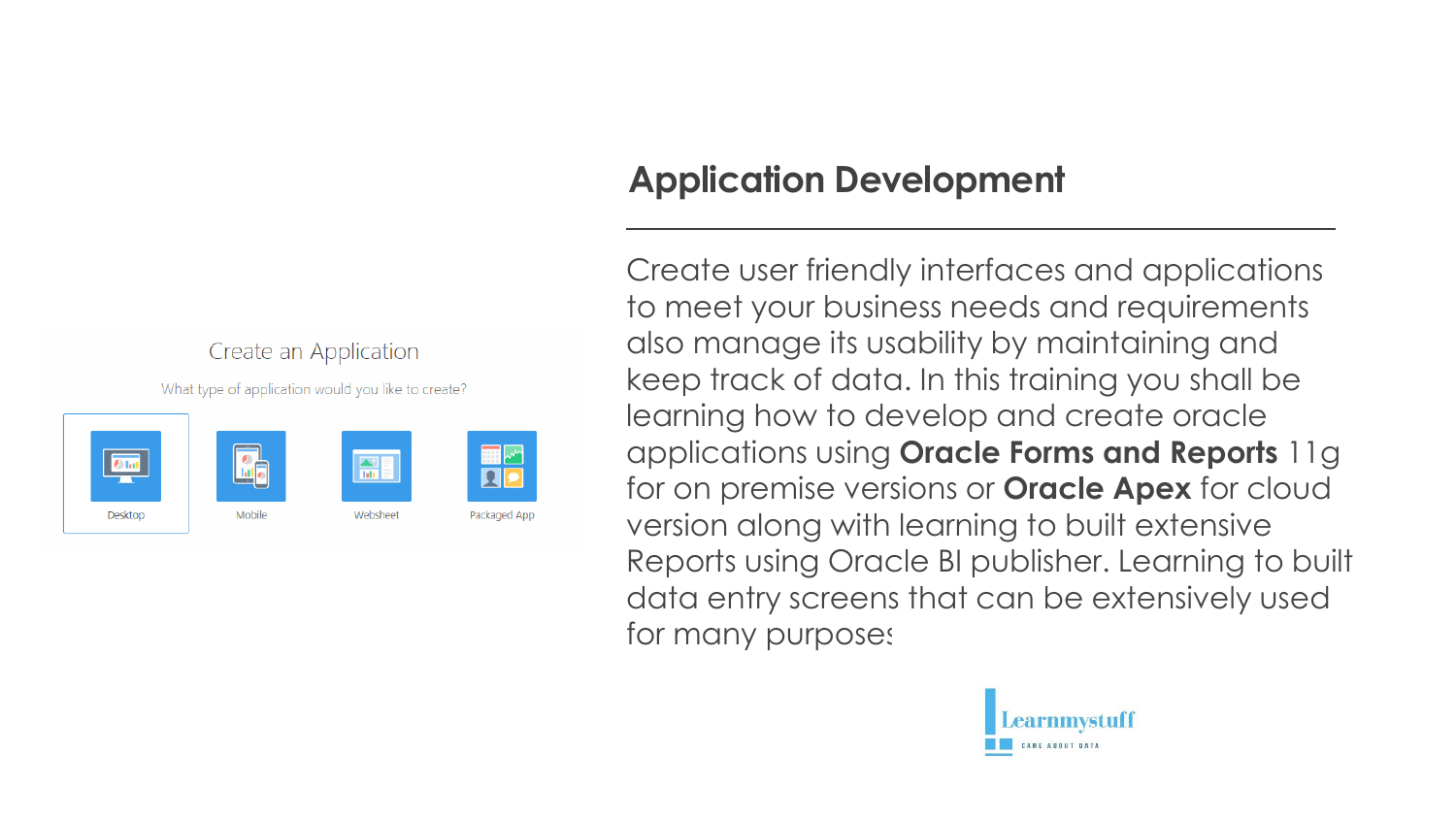### **Topics Application Development:**

- ✓ Introducing Oracle Forms Developer and Forms Services
- ✓ Creating Forms Module
- $\checkmark$  Working with data blocks and frames
- ✓ Working with Input Items
- $\checkmark$  Working with Non-Input Items
- ✓ Working with Windows and Canvas
- ✓ Producing Triggers
- ✓ Adding Functionality to Items
- ✓ Run time Messages and Alerts
- ✓ Validations
- ✓ Working with Procedures and Functions
- $\checkmark$  Report Builder
- $\checkmark$  Data Models in Reports
- ✓ Layout Models in Reports
- $\checkmark$  Report Components
- ✓ Oracle APEX

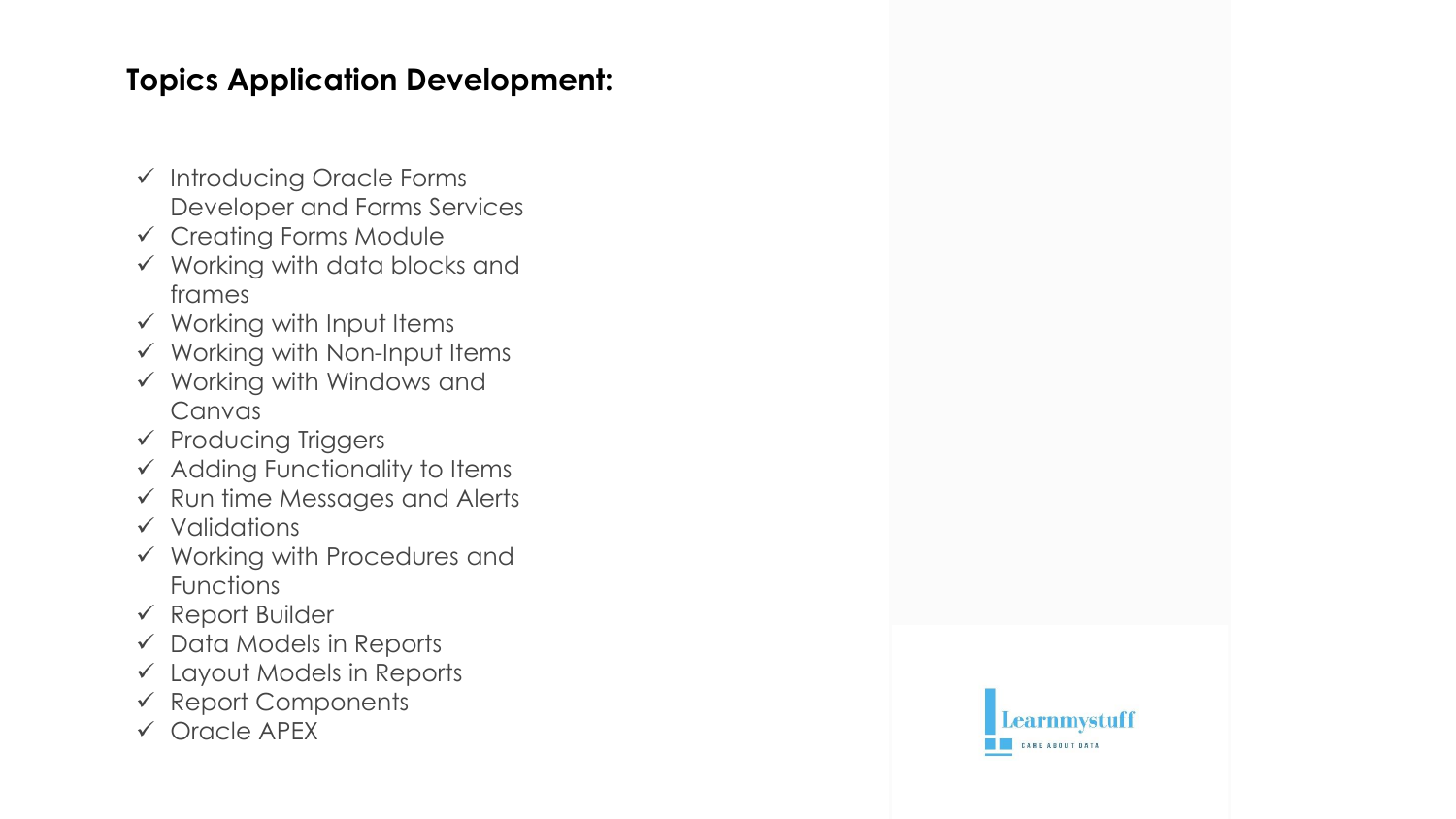

### **IT Security**

Information Security refers to the protection of available information or information resources from unauthorized access, attacks, thefts or data damage. Therefore, every bit of data that is being used, shared or transmitted must be protected to minimize the business risks and other consequences that can cause the threat to the business. This is the fundamental principal of information security of keeping the organization information accurate and safe.

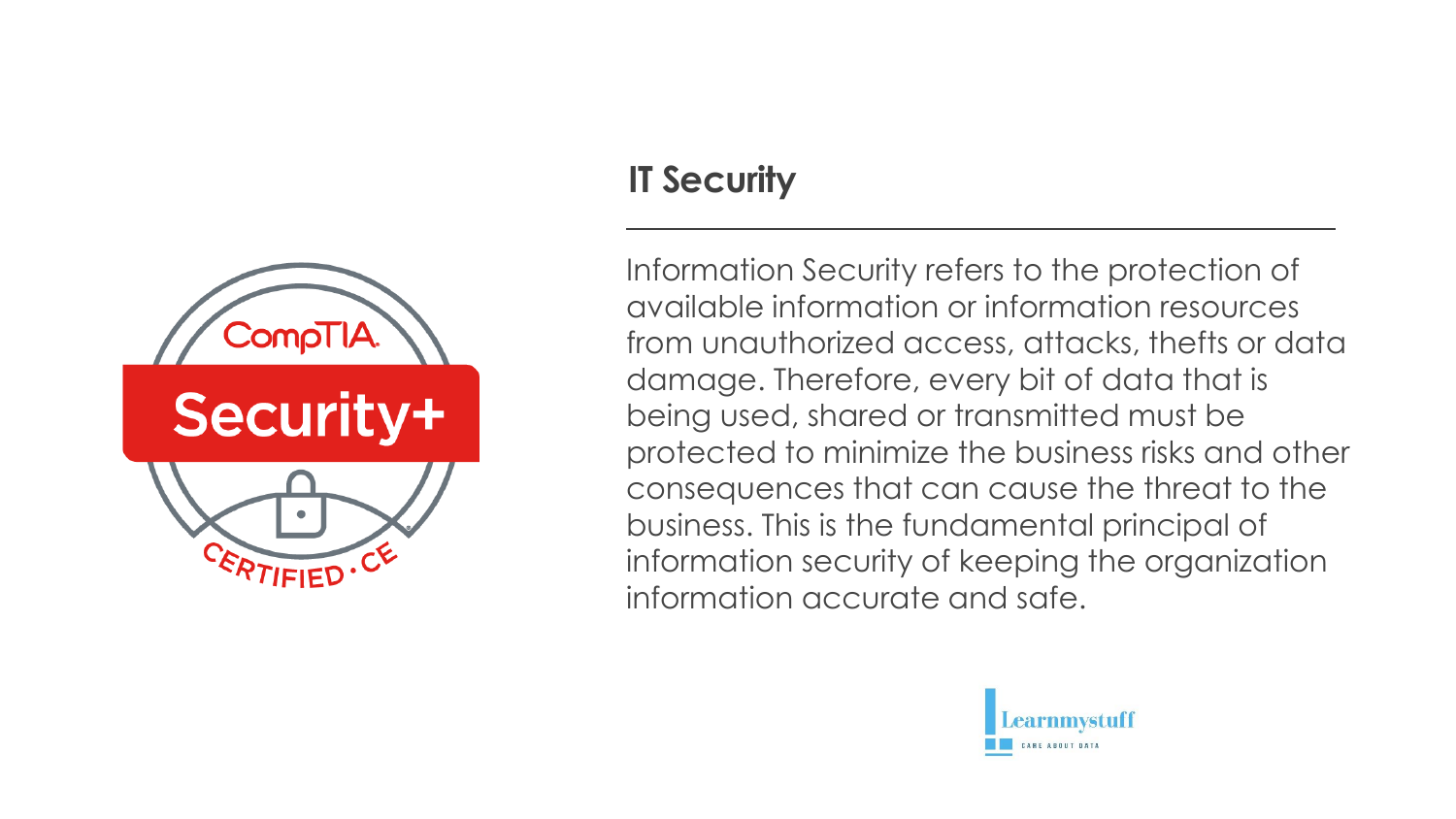### **Topics IT Security:**

- $\checkmark$  Security Fundamentals
- ✓ Identifying Security Threats and vulnerabilities
- ✓ Managing Data, Applications and Host security
- ✓ Implementing Network Security
- $\checkmark$  Implementing Access control, Authentication and Account management
- $\checkmark$  Managing certificates
- ✓ Managing compliance and operational Security
- $\checkmark$  Risk Management
- ✓ Managing Security Incidents
- $\checkmark$  Business Continuity and Disaster Recovery Plan

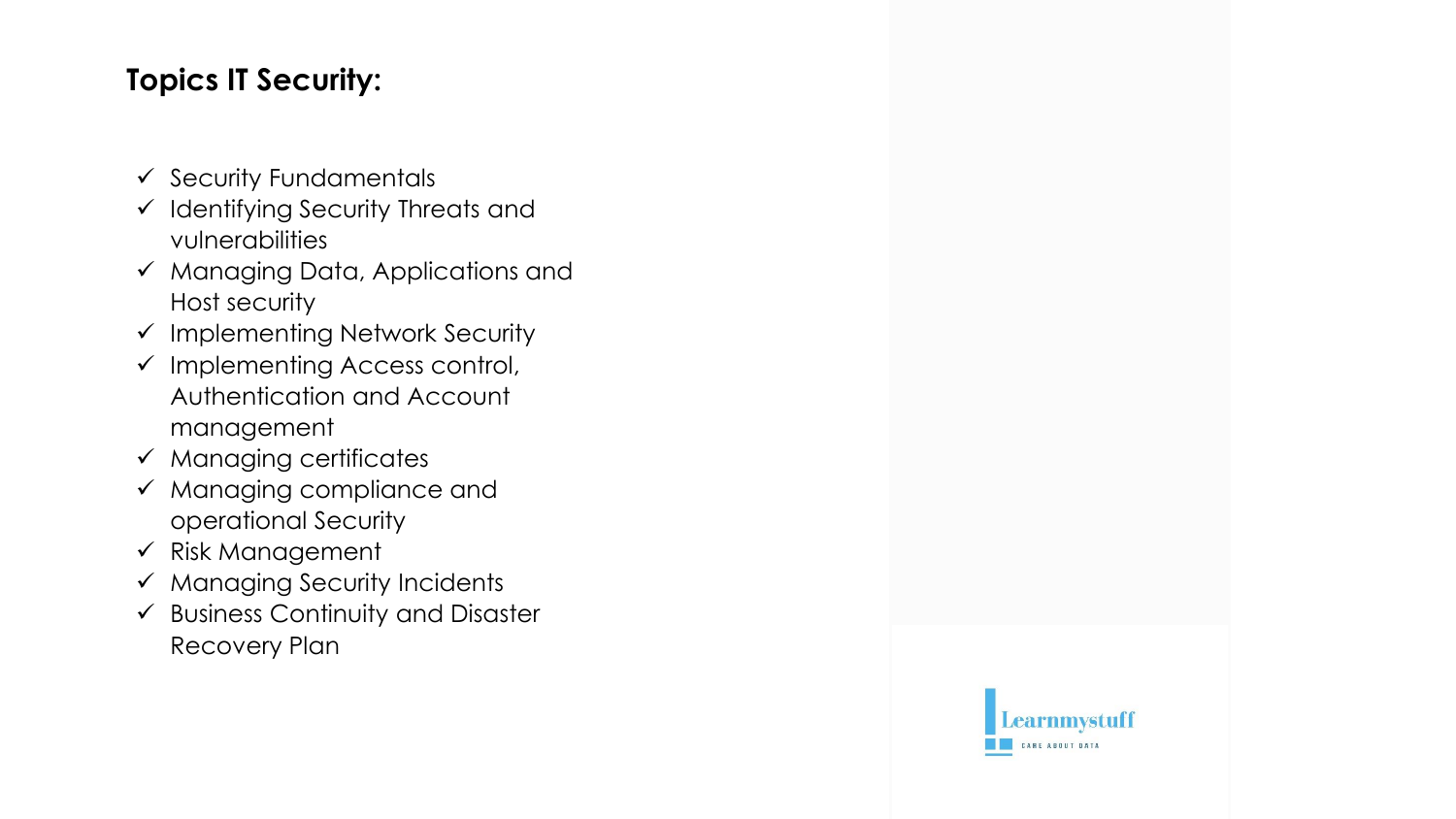### **Tableau**

# **tableau**

Everything you wish to learn about Data and how to present information in a meaningful manner that helps you and your key stakeholders to make decisions or discover data to share insights that can change the business or the world around you. This is where Data Analytics plays a key role in everyday life with a data driven culture and value added through powerful outcomes. Welcome to this new world of Data Science.

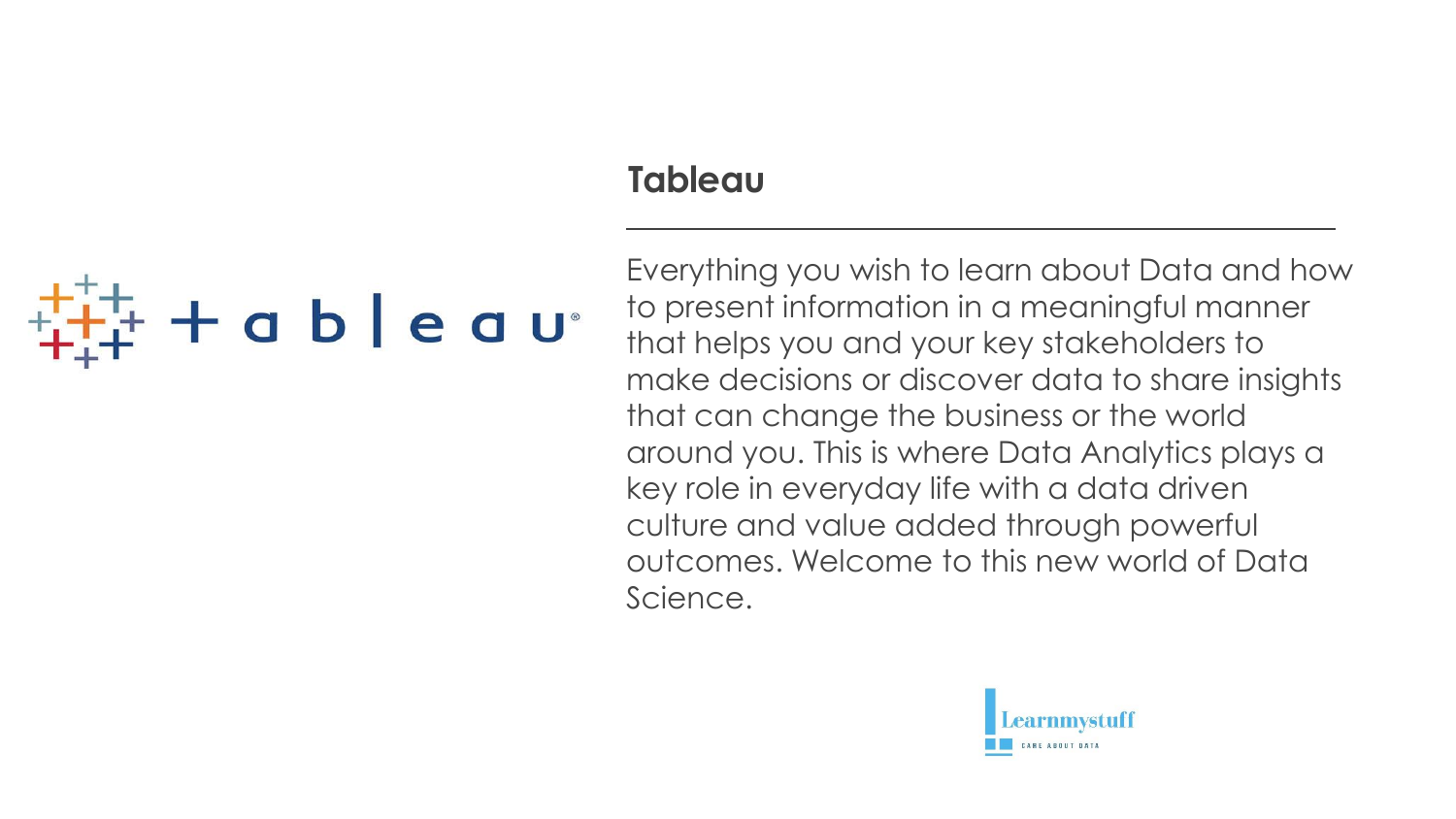### **Topics Tableau:**

- $\checkmark$  Getting started with Tableau
- ✓ Creating Charts in Tableau
- $\checkmark$  Working with metadata
- $\checkmark$  Filters in Tableau
- $\checkmark$  Applying analytics to worksheets
- ✓ Dashboards
- ✓ Data Connections

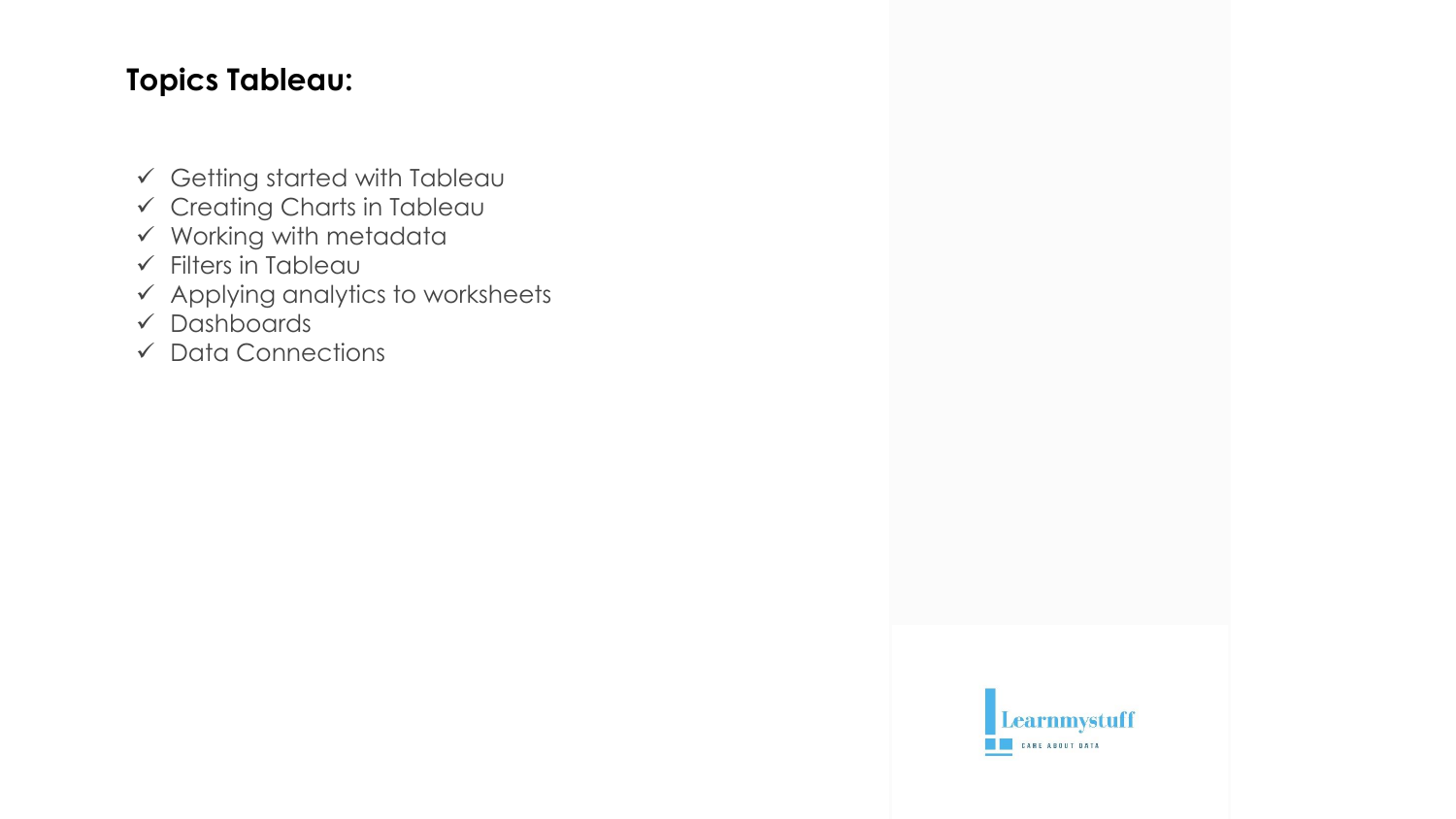# *i* puthon

### **Python**

The most popular programming language used to learn about Data Science, Data Analytics and Machine language, unlike any other software programming languages like HTML , CSS and Java, it is most used for processing Big Data and performing mathematical computations also not to mention writing scripts and telling computers systems with a set of instructions. Here you shall be trained how to use Python for Finance Investments and Data Analytics.

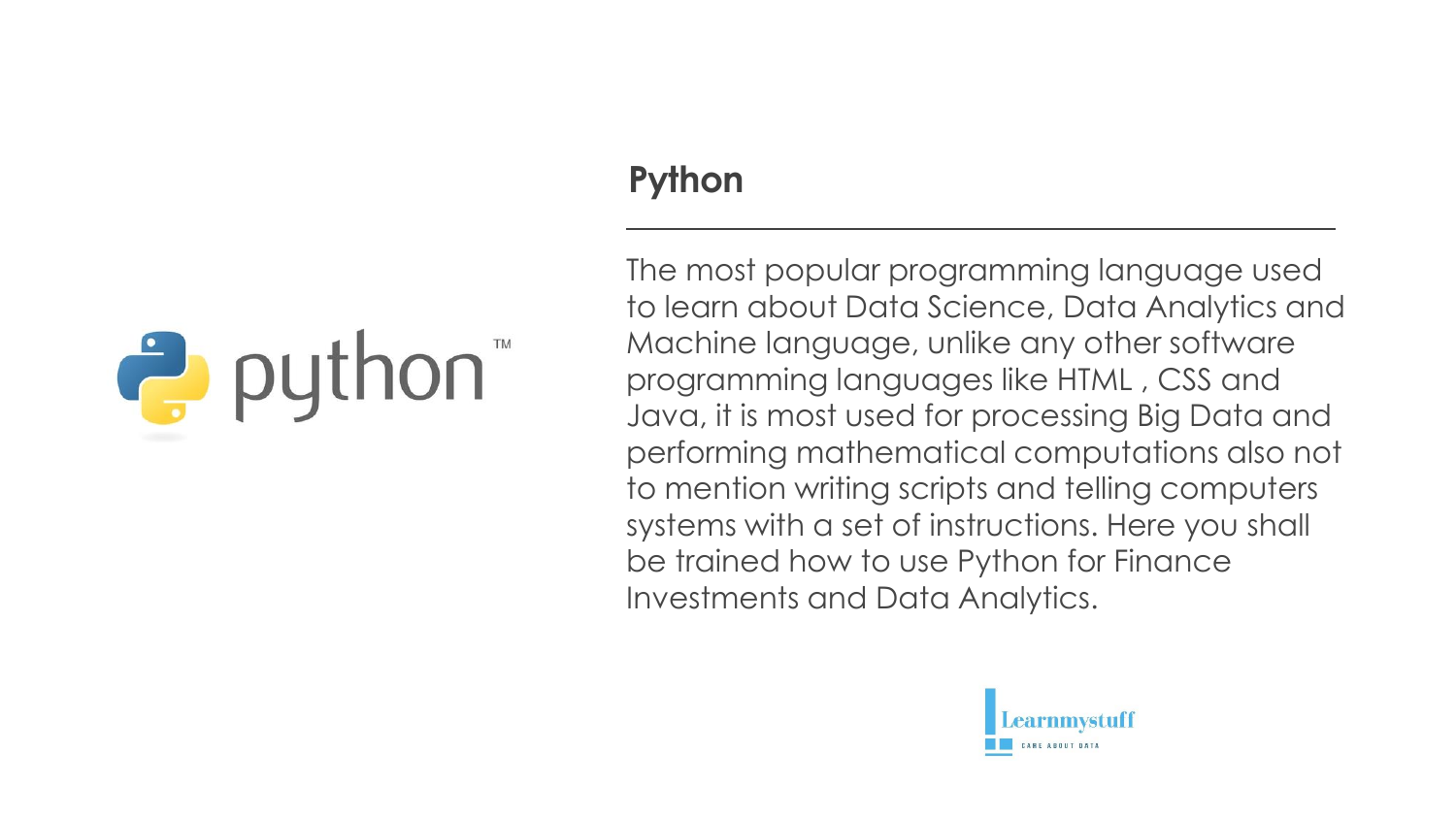### **Topics Python:**

- $\checkmark$  Learn how to code in Python
- $\checkmark$  Work with Python conditional statements, functions, sequences and loops
- ✓ Understand how to use data analysis tool kits ,Pandas
- ✓ Use Python to solve real -world tasks.
- $\checkmark$  Acquire solid financial acumen.
- ✓ Calculate risk and return of investment portfolios
- $\checkmark$  Build investment portfolios
- $\checkmark$  Compare securities in terms of their Sharpe ratio
- $\checkmark$  Learn how to price options by applying the Black Scholes formula
- $\checkmark$  Work with scientific packages, like NumPy
- ✓ Carry out in -depth investment analysis

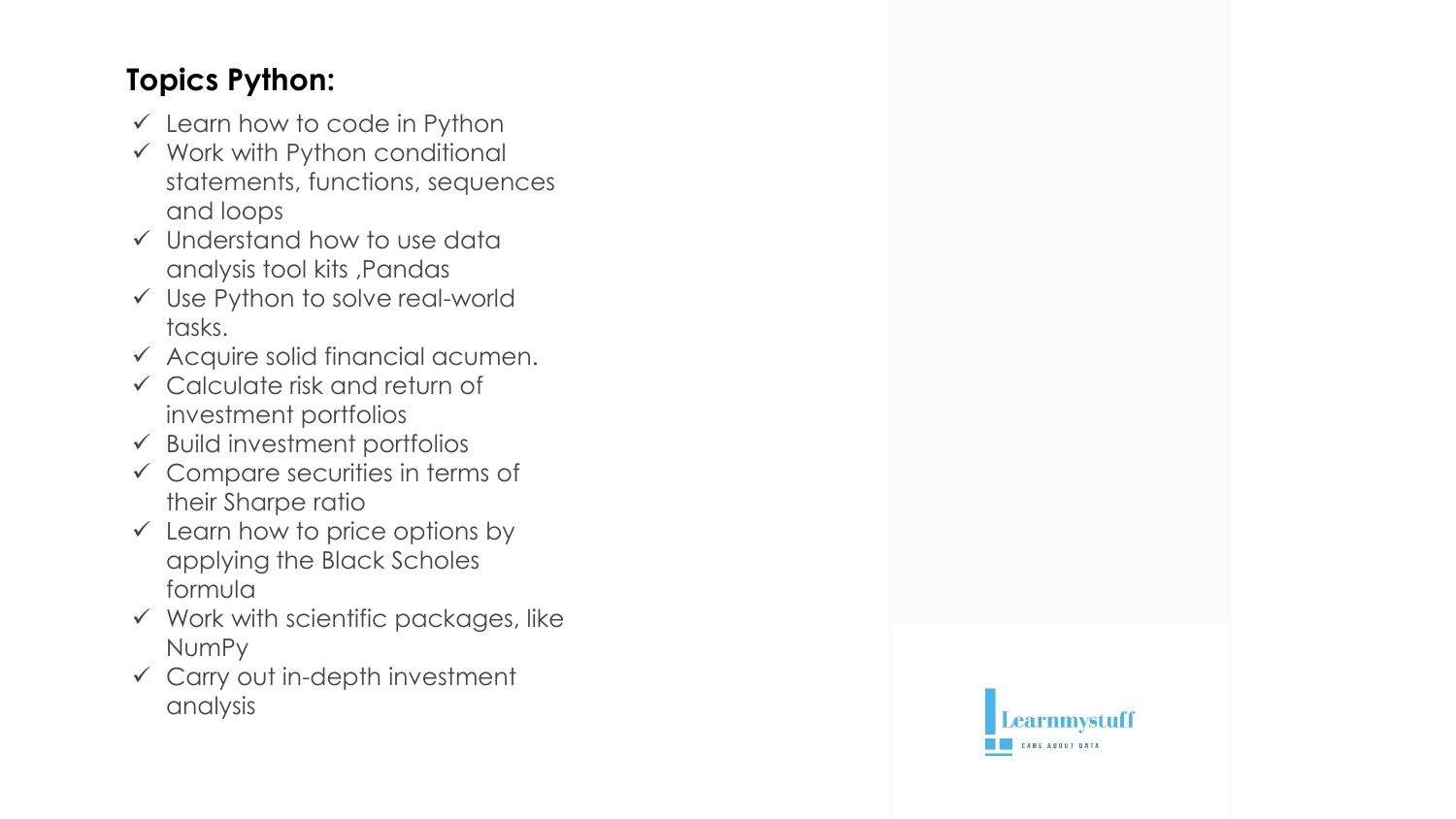

### **Scrum Master**

Scrum is a proven agile software development methodology that provides significant benefits over the traditional waterfall approach. Scrum is the leading agile concepts that offers simplicity and proven results. Scrum is composed of a very transparent work framework which can be adapted easily, and work done on a fast in time basis with better quality and satisfied employees.

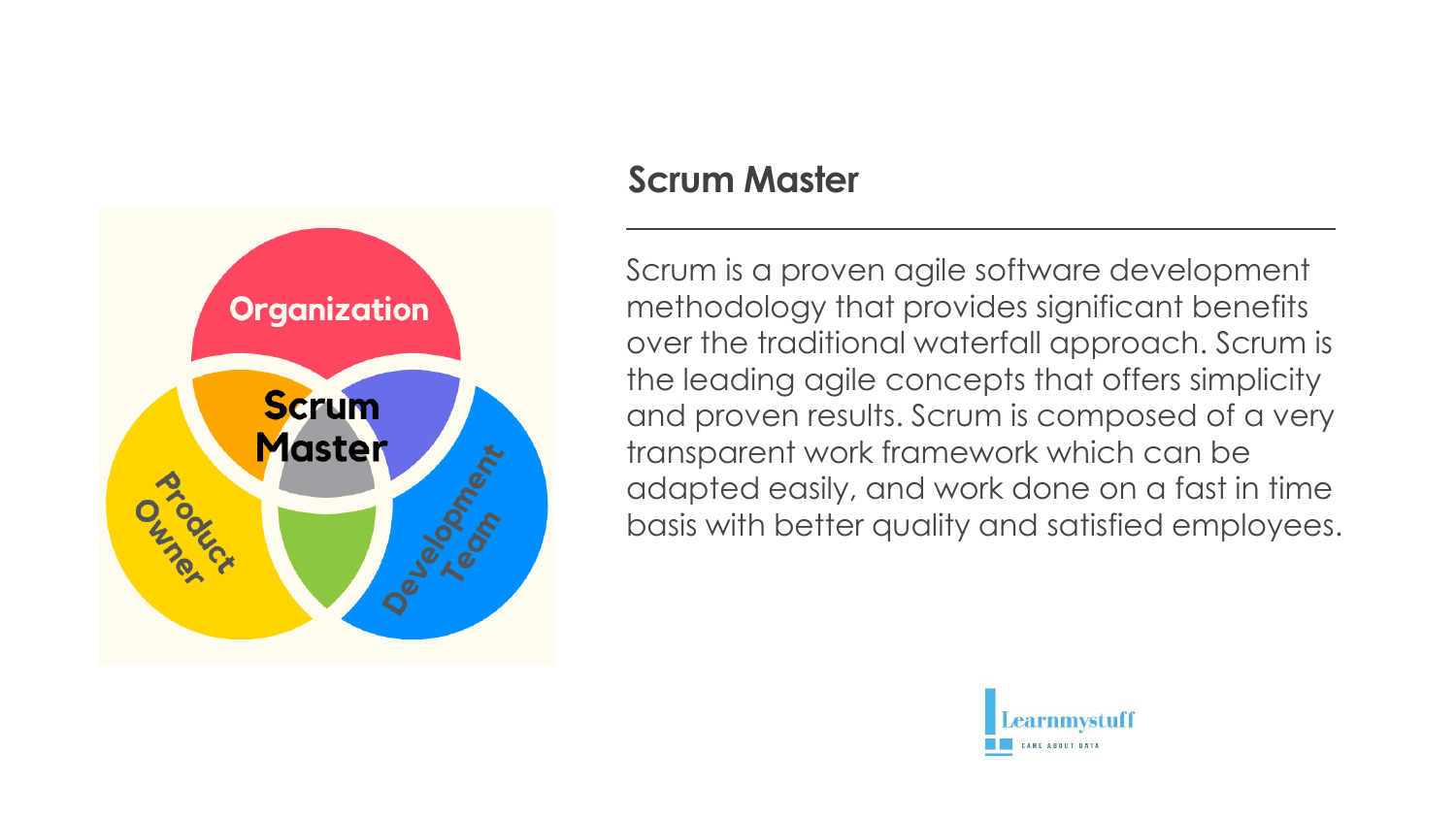### **Topics Scrum Master:**

- $\checkmark$  Agile way of thinking
- ✓ Agile frameworks
- $\checkmark$  Scrum events and artifacts
- ✓ Scrum roles
- $\checkmark$  Agile estimating, planning, monitoring and control
- ✓ Agile on complex projects
- ✓ Adopting Agile
- $\checkmark$  Scrum with Jira

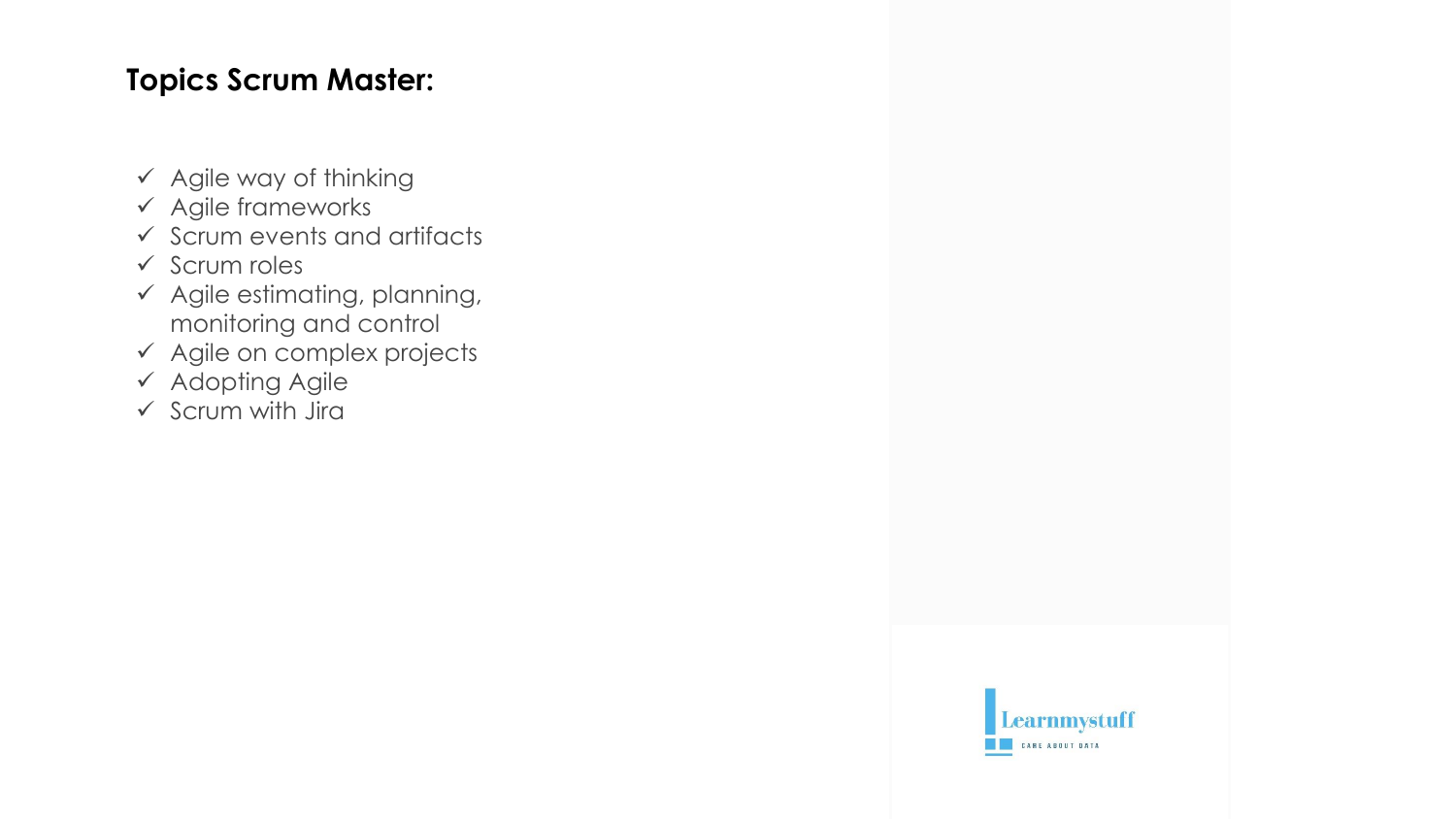

### **Microsoft Azure**

Azure is a public cloud computing platform with solutions including Infrastructure as a Service (Iaas, platform as a service (Paas) and software as a service (Saas) that can be used for services such as analytics, virtual computing, storage and networking. These cloud solutions are known to benefit clients with cost efficiency, scalability and provide better decision making skills with great data insights.

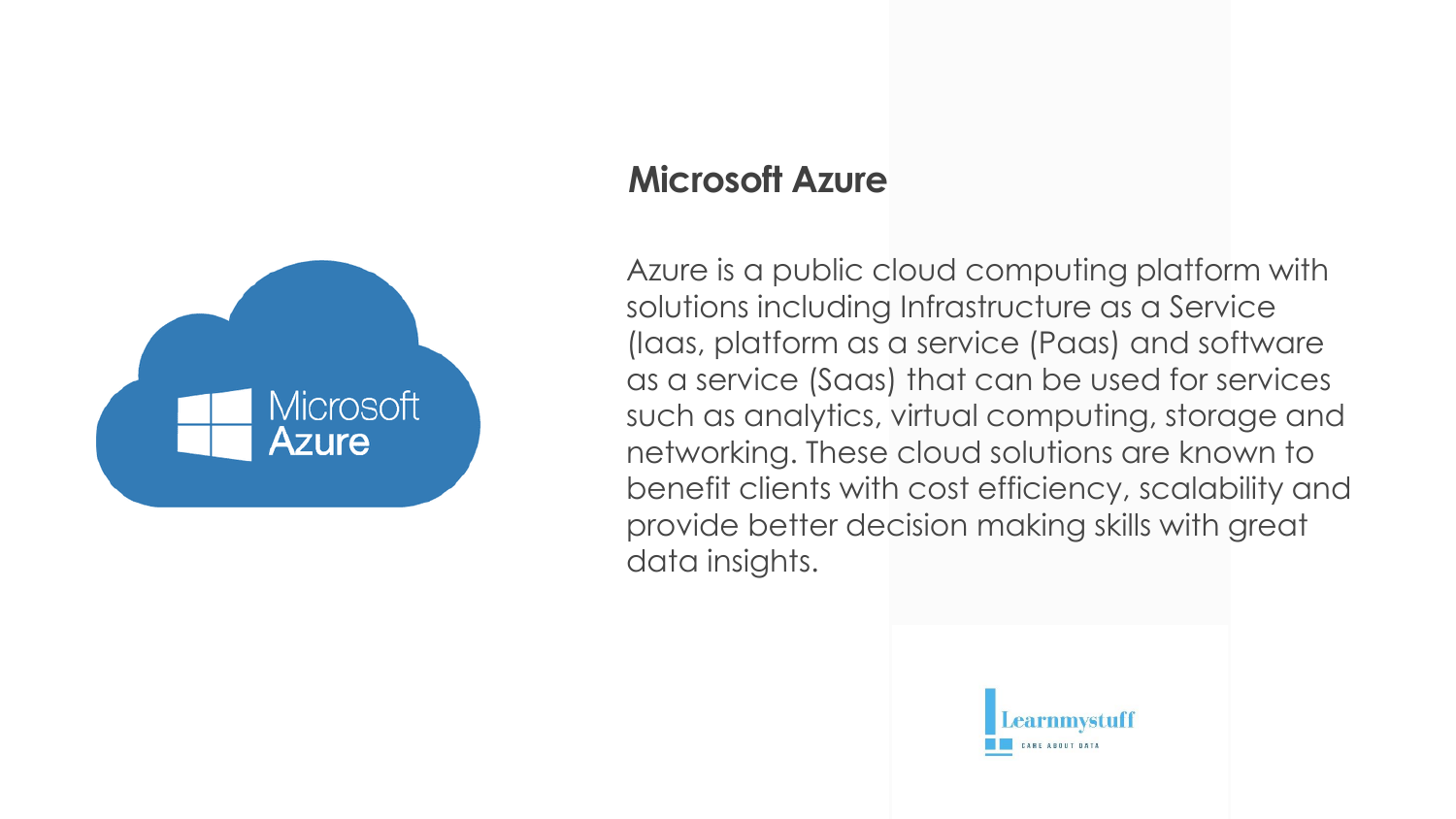### **Topics Azure:**

- ✓ Microsoft Azure SQL Server
- ✓ Microsoft Azure Synapse Analytics Service
- ✓ Microsoft Azure Data Factory
- ✓ Azure Data Lake
- ✓ Microsoft Streaming Analytics
- ✓ Hadoop
- ✓ Microsoft HDInsight

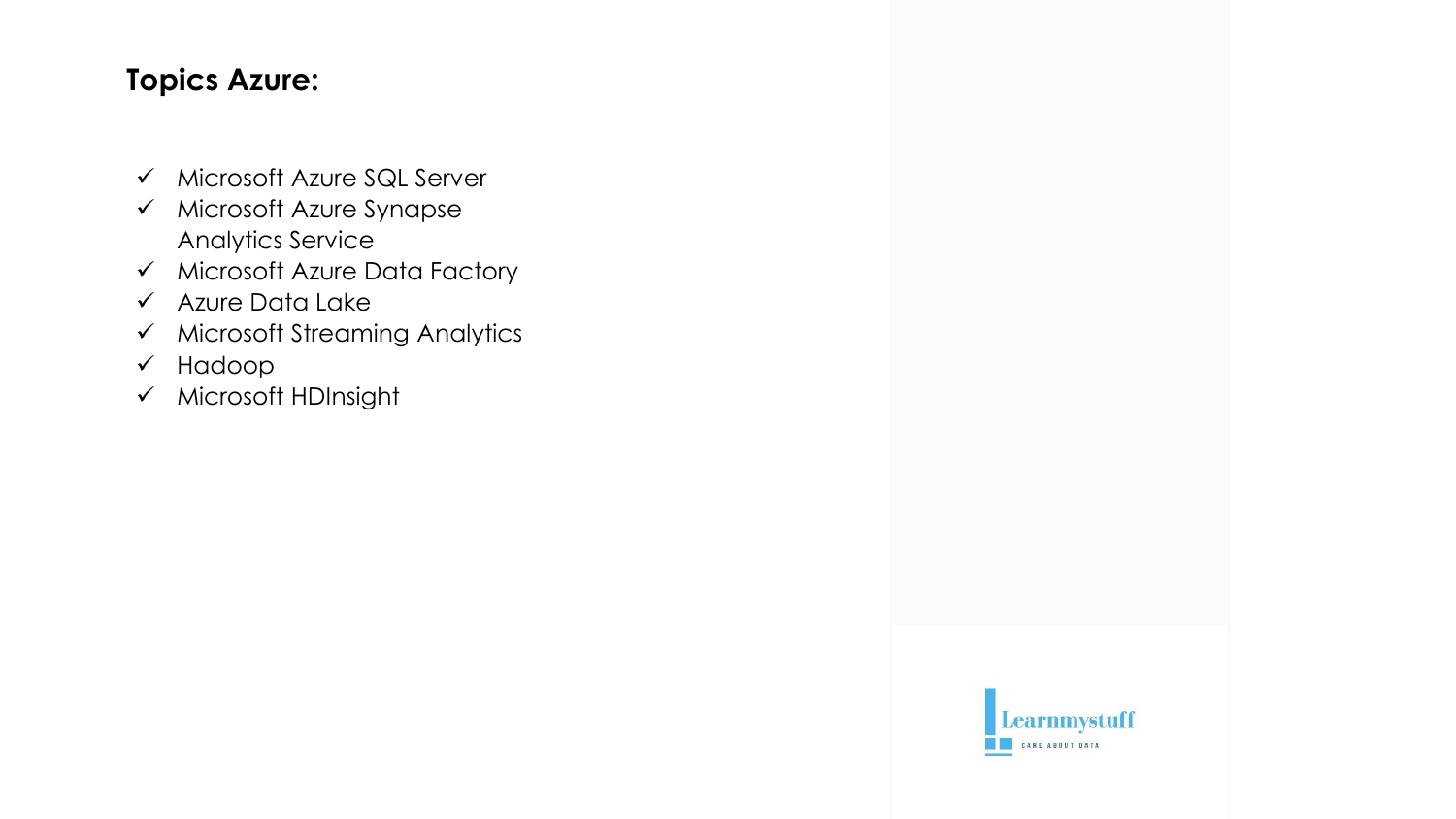

### **Power BI**

Microsoft's Power BI is a suite of business intelligence reporting and data visualization products and services for individual and teams. Power BI stands out with streamlined publications and distributions capabilities as well as integrations with other Microsoft services.

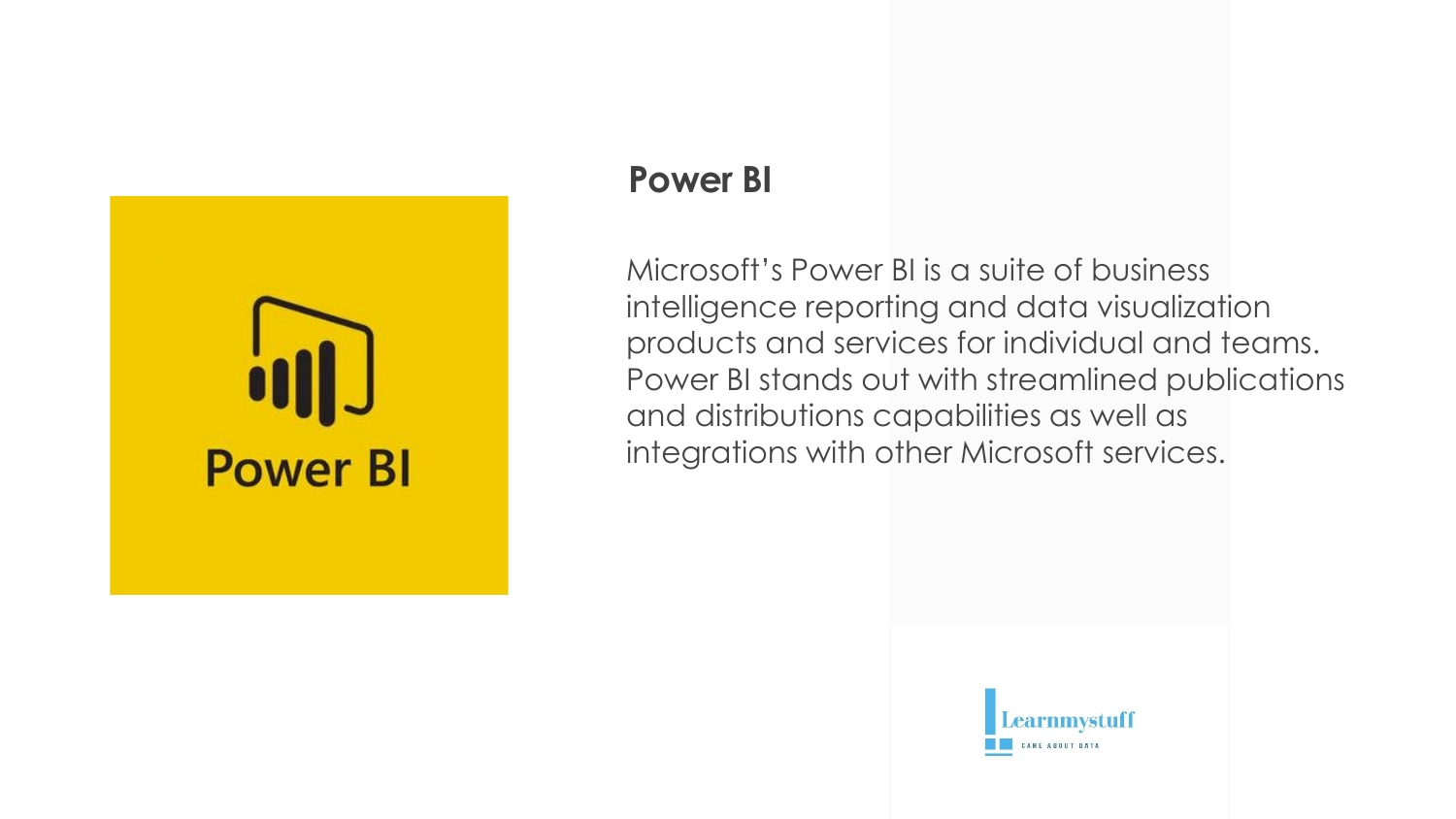### **Topics Power BI:**

- $\checkmark$  Connecting and shaping data
- $\checkmark$  Creating table relationships & Data Models
- $\checkmark$  Analyzing data and DAX calculations
- ✓ Visualizing data with Power BI Reports
- ✓ AI concepts

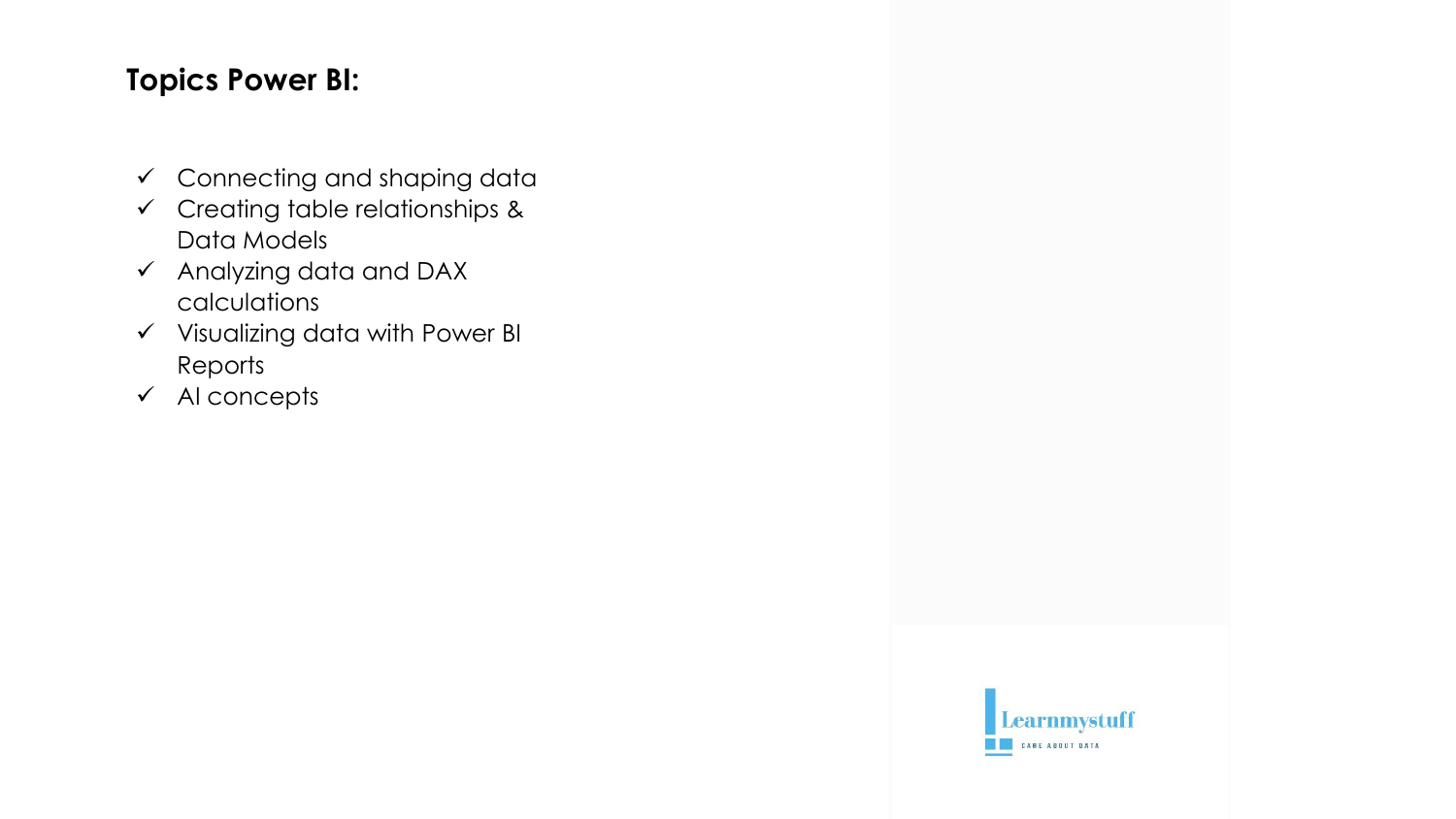### **Message**



Learning is a necessity and learning to teach is a skill well mastered. It was the thirst to share my work experience and provide quality training that triggered me to start this training initiative when in today's tech training industry, trainers with practical hands-on experience was a challenge apart from the standard norms of providing theoretical experience either online or in-person, **Learnmystuff** is here to create the difference in learning and fill the gaps to help you kick start your career becoming a tech specialist. www.**learnmystuff**.com